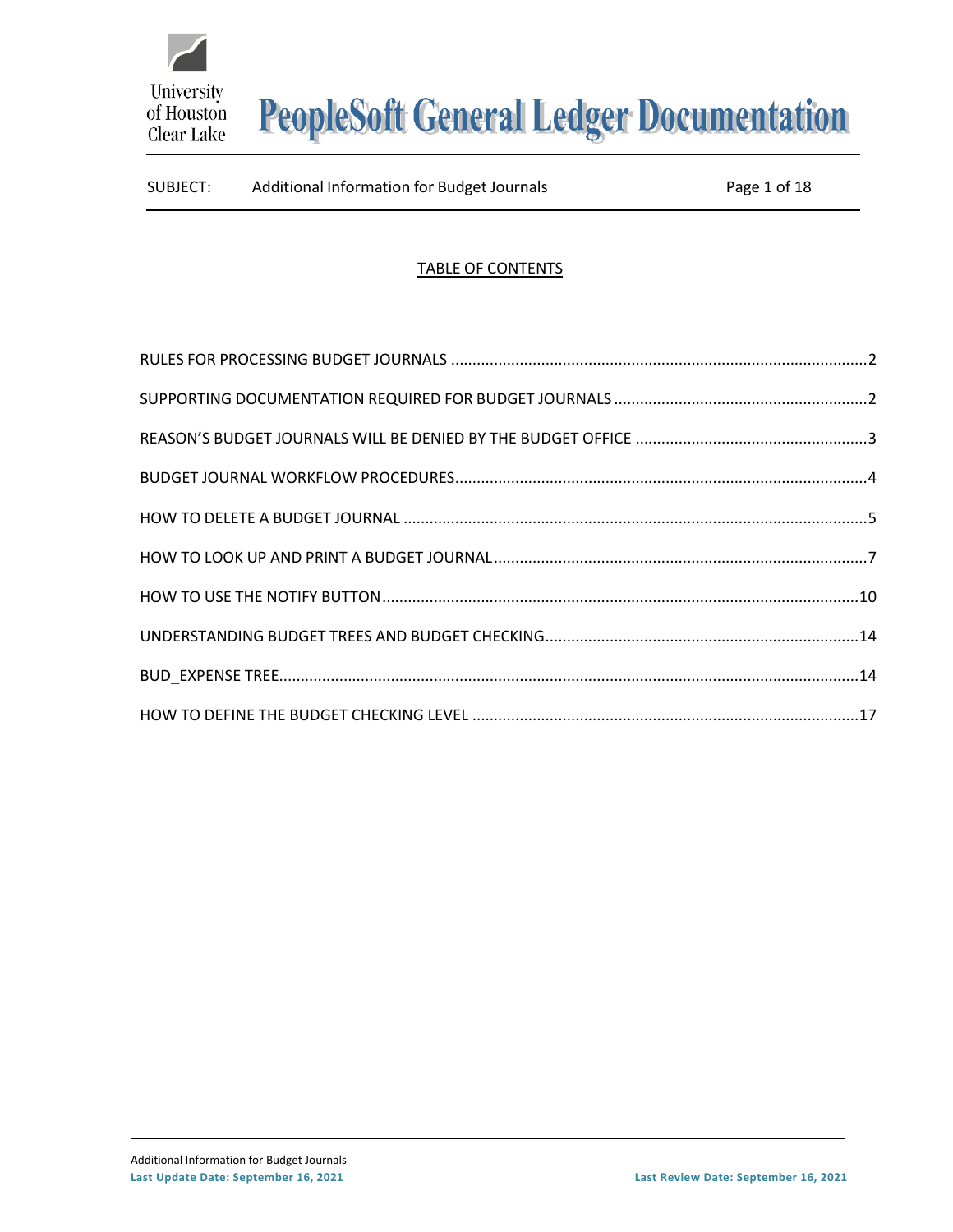

# <span id="page-1-0"></span>SUBJECT: Additional Information for Budget Journals Page 2 of 18

#### **RULES FOR PROCESSING BUDGET JOURNALS**

- 1. There must be enough budget in the budget account (node) on the cost center to transferfrom supported by 1074.1.
- 2. There must be proof of income for increasing the revenue budget.
- 3. If revenue is increased, expense must be increased.
- 4. Original (Base) entries are made mainly for permanent position changes. In rare instances,other base changes are made but must be approved by the Budget Office first.
- 5. Budget cannot be transferred across funds.
- 6. For Fund 4xxx cost centers, budget cannot be moved across different cost centers even ifthe fund is the same without written approval from the Associate Vice President for Finance. This approval must be attached to the Budget Journal.
- 7. Budget Accounts (nodes) with "B5xxx" can be used only with the ORG or PROJ GRT ledger groups. Budget Accounts (nodes) with "B4xxx" can be used only with the REVEST ledger group.
- 8. The use of Fund, Department ID, Program, and Project/Grant ID must be a valid combination. To ensure this, Speed Type must be used to create the Budget Journal.
- 9. 2164 funds (DDT) cannot be transferred between schools.

#### **SUPPORTING DOCUMENTATION REQUIRED FOR BUDGET JOURNALS**

<span id="page-1-1"></span>

| 1. ORG                     | 1074 Section 1 for the cost center decrease; 1033A ifbudgeting<br><b>Fund Equity</b> |
|----------------------------|--------------------------------------------------------------------------------------|
| 2. REVEST (Non B4035)      | 1074 Section 1 showing the received revenue                                          |
| 3. REVEST (B4035)          | 1033A (Unbudgeted Fund Equity with Expense/Revenue                                   |
|                            | Budget)                                                                              |
| 4. ORG and/or REVEST (new) | Documentation showing funds are forthcoming and/or a                                 |
|                            | copy of the check                                                                    |
| 5. PROJ_GRT                | 1074.1 for the cost center decrease; 1033A if budgetingFund                          |
|                            | Equity                                                                               |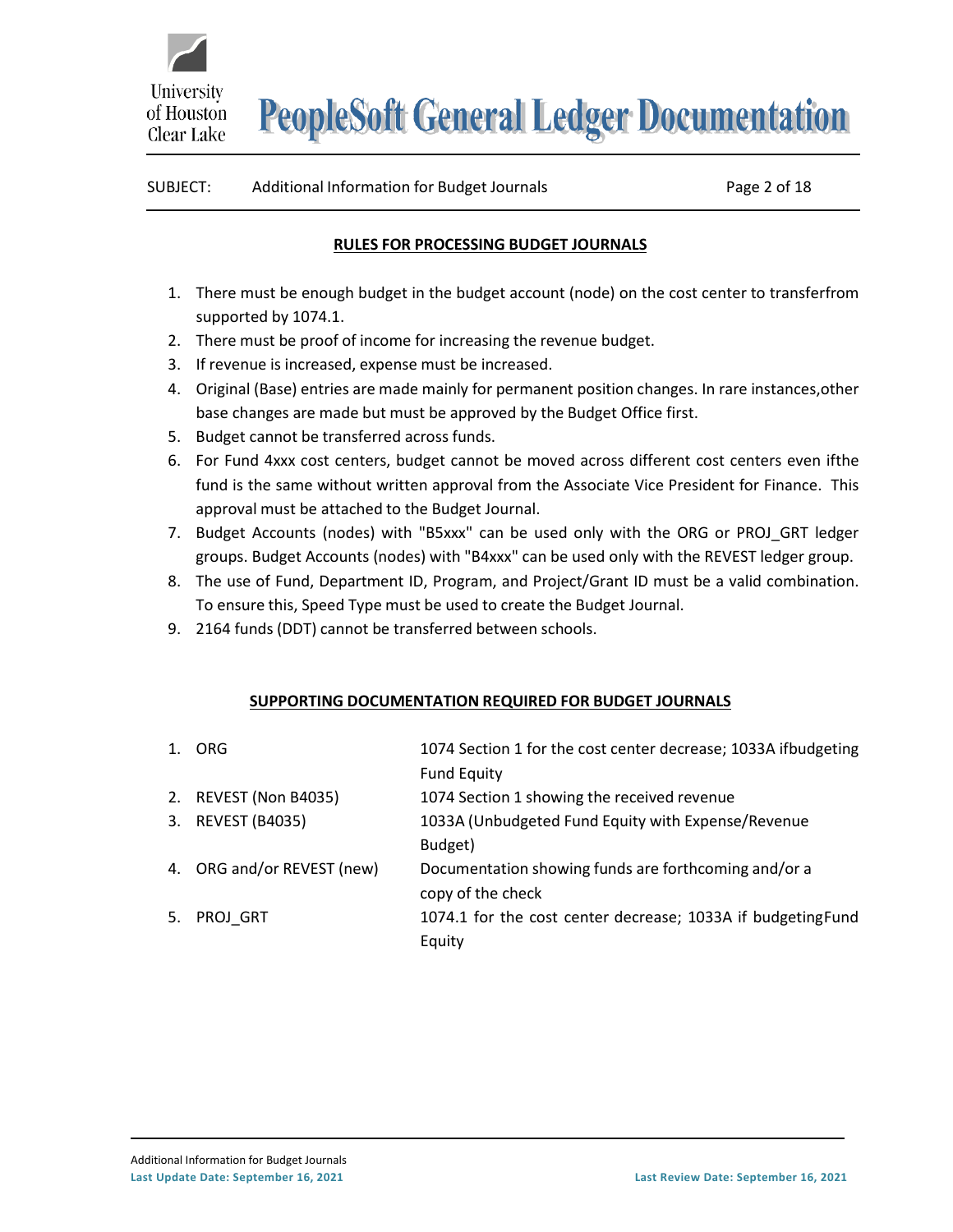

#### <span id="page-2-0"></span>SUBJECT: Additional Information for Budget Journals Page 3 of 18

#### **REASON'S BUDGET JOURNALS WILL BE DENIED BY THE BUDGET OFFICE**

- 1. No supporting documentation is attached.
- 2. Supporting documentation is not uploaded and oriented correctly (the ability to read topdown and left-to-right).
- 3. Inadequate supporting documentation or documentation that is not legible.
- 4. Wrong Approval Path is chosen (i.e. needs Provost approval)
- 5. There are pennies included on the Original budget journal.
- 6. The document number is not in the  $1<sup>st</sup>$  9 characters of the Journal Header Description field.
- 7. The document number is not in the  $1<sup>st</sup>$  9 characters of the Journal Line Description field.
- 8. Wrong Budget Ledger is chosen (ORG, REVEST, etc.).
- 9. A project/grant budget journal does not have the "Generate Parent Budget" box checked.
- 10. A Budget Journal is being processed between different fund 4 cost centers with the same fund without the written approval from the Associate Vice President for Finance uploadedto the budget journal.
- 11. A budget journal is being processed on State or 2064 moving funding from a salary node to a non-salary node without approval from the Budget Director.
- 12. The rules listed above are not followed.

In addition to this, budget journals may "fail" budget checking. If this happens, a "deny" email issent back to the budget journal originator. The budget journal status will be marked "V" (Valid) which is the status given for an amount-based error. These journals are not posted. Once the problem causing the amount-based error is fixed, the budget journal will have to be re-entered into workflow for posting.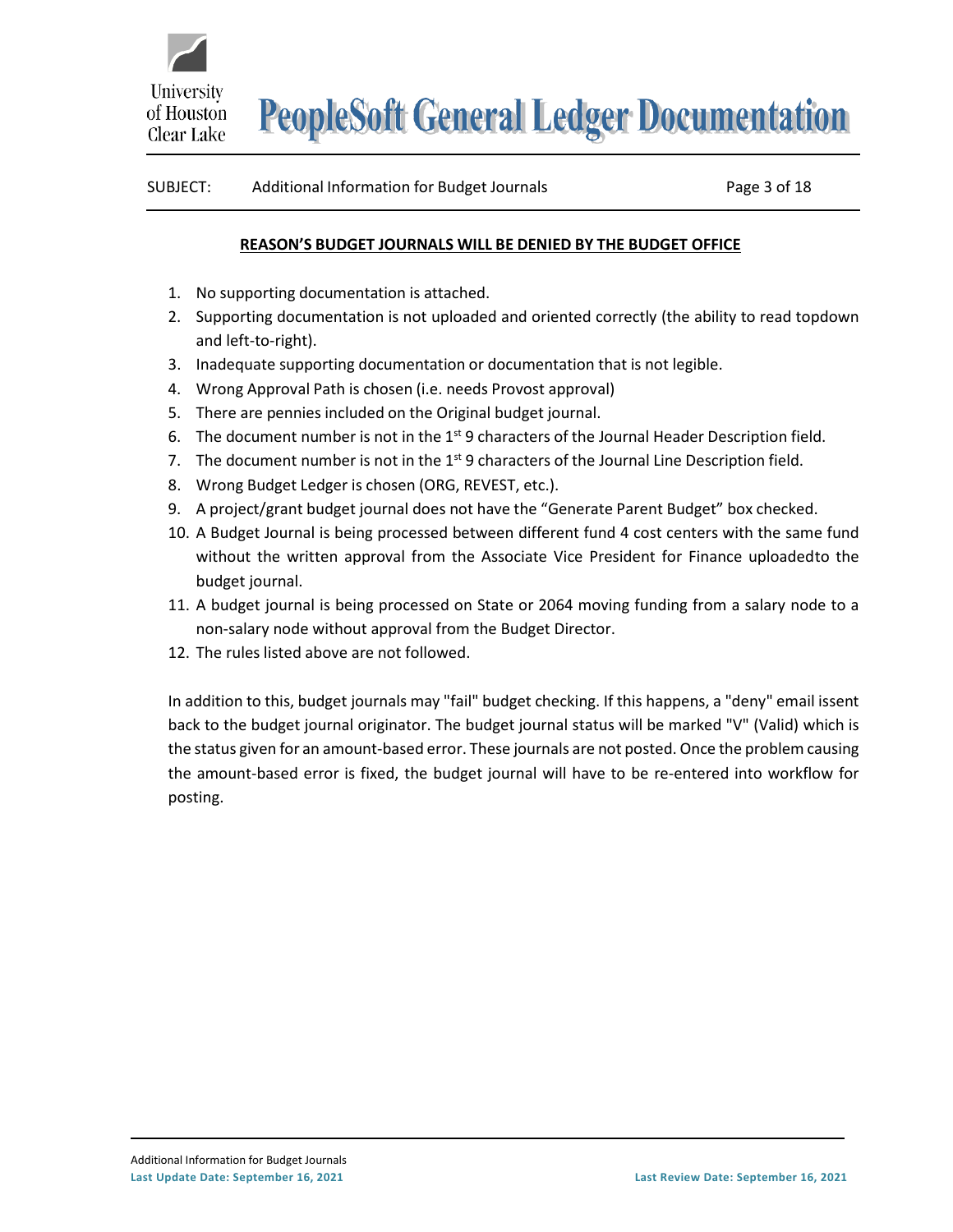



#### SUBJECT: Additional Information for Budget Journals Page 4 of 18

#### **BUDGET JOURNAL WORKFLOW PROCEDURES**

<span id="page-3-0"></span>

|                                          | 1. Obtain a document number from the            |
|------------------------------------------|-------------------------------------------------|
|                                          | departmental log for the Budget Journal.        |
|                                          | 2. Create the budget journal and save it        |
|                                          | inPeopleSoft.                                   |
|                                          | 3. Electronically<br>attach<br>the<br>required  |
|                                          | supportingdocumentation for the budget          |
| Originator/Business Administrator        | journal.                                        |
|                                          | 4. Select "Approve" and "Apply" on the Approval |
|                                          | 2 tab to enter the budget journal into          |
|                                          | workflow.                                       |
|                                          | Budget Journals may only be submitted<br>5.     |
|                                          | weekly on Thursdays.                            |
|                                          | Monitor the budget journal worklist<br>6.       |
|                                          | reviewingeach budget journal along with its     |
| <b>Business Administrator</b>            | supporting documentation.                       |
|                                          | Select an Approval Action for the<br>7.         |
|                                          | budgetjournal on the Approval 2 tab.            |
|                                          | 8. Review each budget journal on the            |
|                                          | worklist along with the supporting              |
| Provost (depending on the path selected) | documentation.                                  |
|                                          | 9. Select an approval action for the budget     |
|                                          | journalon the Approval 2 tab.                   |
|                                          | 10. Review each budget journal on the           |
|                                          | worklist along with the supporting              |
|                                          | documentation.                                  |
|                                          | 11. Select an Approval Action for the budget    |
|                                          | journalon the Approval 2 tab.                   |
|                                          | 12. Post the budget journal. If the budget      |
| <b>Budget Office</b>                     | journalfails posting and returns a status of    |
|                                          | "V", print the budget journal and resolve       |
|                                          | amount-basederror with department.              |
|                                          | 13. Complete the accompanying journal entry     |
|                                          | form if the budget journal transfers funds      |
|                                          | between cost centers. Submit the Journal        |
|                                          | Entry to General Accounting for processing.     |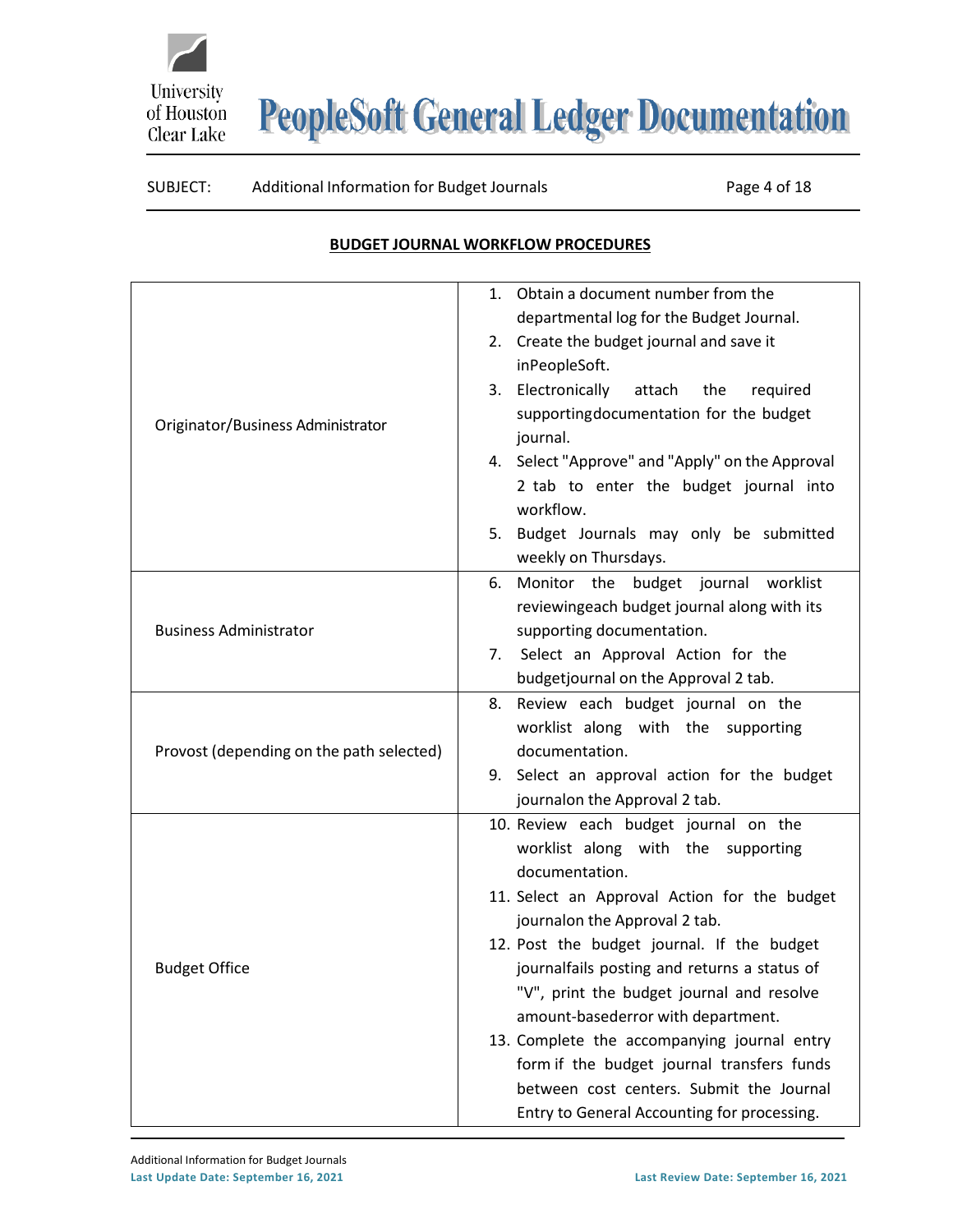

# SUBJECT: Additional Information for Budget Journals Page 5 of 18

#### **HOW TO DELETE A BUDGET JOURNAL**

<span id="page-4-0"></span>A budget journal can only be deleted by the initiator of the budget journal. The only budget journals that can be deleted are budget journals that are not approved, or posted.

To delete the budget journal, click the **View Item**hyperlink on the worklist, or navigate as follows:

COMMITMENT CONTROL – MAINTAIN BUDGETS – BUDGET JOURNALS – ENTER BUDGETJOURNALS

|              | Favorites <sup>▼</sup>                                                                                                                                         | Main Menu ▼<br>> Commitment Control > Budget Journals > Enter Budget Journals                                                                                                                                                                               | $\mathbf{1}$ |
|--------------|----------------------------------------------------------------------------------------------------------------------------------------------------------------|-------------------------------------------------------------------------------------------------------------------------------------------------------------------------------------------------------------------------------------------------------------|--------------|
|              | <b>UHSFINANCE</b>                                                                                                                                              |                                                                                                                                                                                                                                                             |              |
|              | <b>Enter Budget Journals</b>                                                                                                                                   |                                                                                                                                                                                                                                                             |              |
|              |                                                                                                                                                                | Enter any information you have and click Search. Leave fields blank for a list of all values.                                                                                                                                                               |              |
| $\mathbf{1}$ | <b>Find an Existing Value</b>                                                                                                                                  | Add a New Value                                                                                                                                                                                                                                             |              |
|              | Search Criteria                                                                                                                                                |                                                                                                                                                                                                                                                             |              |
|              | <b>Business Unit:</b><br>Journal ID:<br>Journal Date:<br>UnPost Sequence:<br><b>Budget Header Status:</b><br>Description:<br>User ID:<br><b>Case Sensitive</b> | 00759<br>Q<br>$=$ $\vee$<br>begins with $\sim$<br>0003882455<br>$\overline{\mathbf{H}}$<br>Ξ<br>$\checkmark$<br>Ξ<br>$\checkmark$<br>$\overline{2}$<br>$\equiv$<br>$\checkmark$<br>$\checkmark$<br>begins with $\sim$<br>begins with $\vee$<br>8006680<br>Q |              |
| 3            | Search                                                                                                                                                         | Basic Search Q Save Search Criteria<br>Clear                                                                                                                                                                                                                |              |

- 1. Go to Find an Existing Value Tab.
- 2. Enter the "*00759*" for the business unit and any other information available such as:
	- Budget Journal ID
	- Budget Journal Date
	- Document Number from the Departmental Log in the Description field
	- The User ID of the Creator
- 3. Click the **Search** button.

University

Clear Lake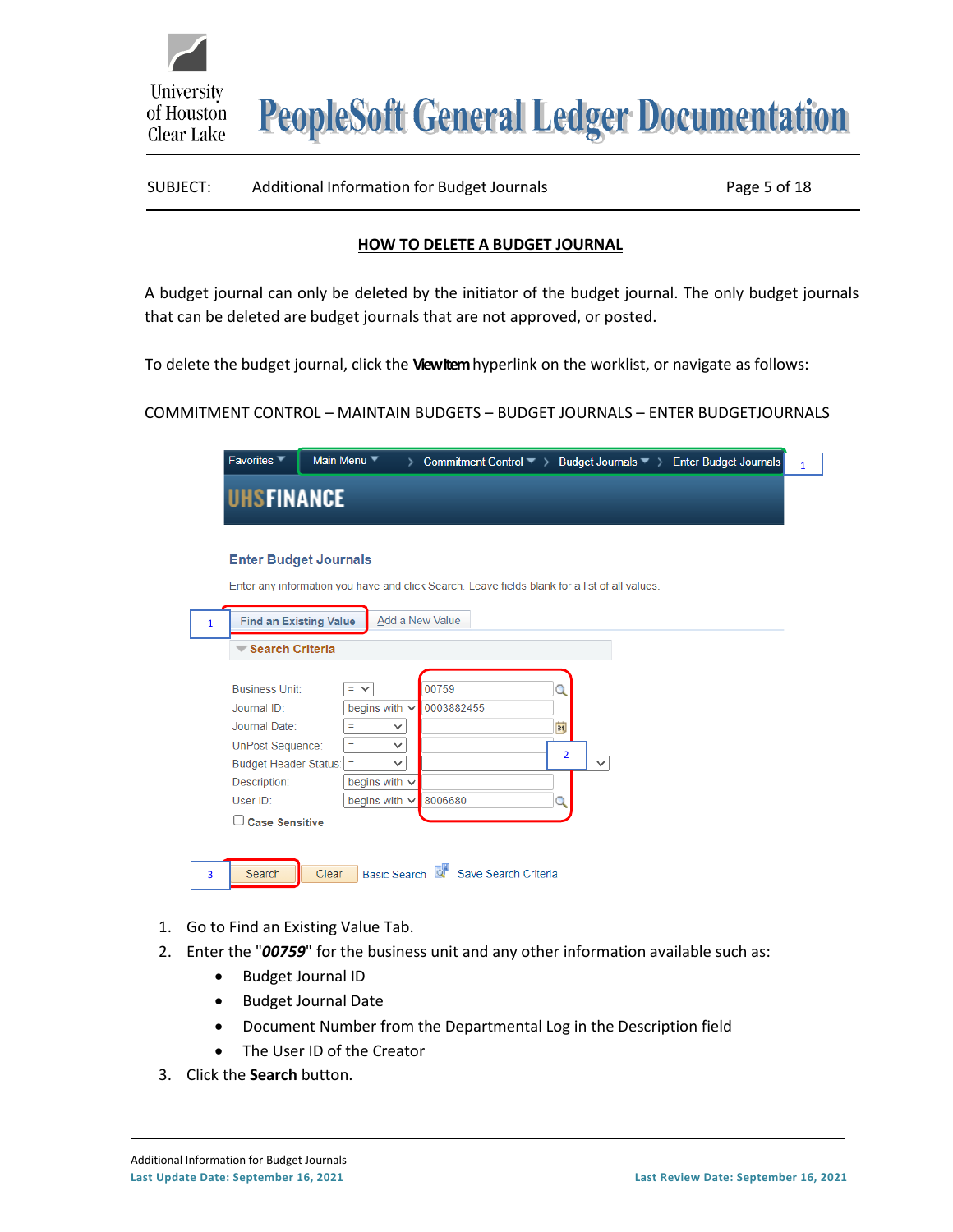

#### SUBJECT: Additional Information for Budget Journals Page 6 of 18

| <b>Budget</b>                  | 4              | <b>Budget Lines</b>            | <b>Budget Errors</b>                                                                                | Approval                     | Approval 2     | Approval History |                   | <b>Documents</b> |                                   |            |                                     |                  |
|--------------------------------|----------------|--------------------------------|-----------------------------------------------------------------------------------------------------|------------------------------|----------------|------------------|-------------------|------------------|-----------------------------------|------------|-------------------------------------|------------------|
| Unit:                          | 00759          | Journal ID:                    |                                                                                                     | 0003882455                   | Date:          | 08/26/2021       |                   |                  | <b>Budget Header Status:</b>      | None       |                                     |                  |
|                                |                |                                |                                                                                                     |                              | *Process:      | Delete Journal   |                   | 5                |                                   |            | 6                                   | Process          |
| $\overline{\phantom{a}}$ Lines |                |                                |                                                                                                     |                              |                |                  |                   |                  | Personalize   Find   View All   2 |            | First (4) 1-2 of 2 (b) Last         |                  |
|                                |                | <b>Chartfields and Amounts</b> | <b>Base Currency Details</b>                                                                        | $\left( \frac{1}{2} \right)$ |                |                  |                   |                  |                                   |            |                                     |                  |
| <b>Delete</b>                  | Line           | Ledger                         | <b>Speed Type</b>                                                                                   |                              | <b>Account</b> | Fund             | <b>Dept</b>       | Program          | <b>Bud Ref</b>                    | Project    |                                     | <b>Set Optio</b> |
| ∩                              |                | ORG_BD                         |                                                                                                     | Q                            | <b>B5009</b>   | 1052             | C0153             | F1096            | <b>BP2021</b>                     | <b>NA</b>  |                                     | Set Op           |
| □                              | $\overline{2}$ | ORG BD                         |                                                                                                     | $\alpha$                     | <b>B5009</b>   | 1052             | C0019             | F0303            | BP2021                            | <b>NA</b>  |                                     | Set Op           |
|                                |                |                                | $\overline{a}$                                                                                      |                              |                |                  |                   |                  |                                   |            |                                     | $\mathbf{r}$     |
| Lines to add:                  |                | $+$<br>$\mathbf{1}$            | $\blacksquare$<br>Journal Line Copy Down                                                            |                              |                |                  | <b>From Line:</b> |                  | To:                               |            | <b>Generate Budget Period Lines</b> |                  |
| <b>Totals</b>                  |                |                                |                                                                                                     |                              |                |                  |                   |                  |                                   |            |                                     |                  |
| <b>Total Lines:</b>            |                | $\overline{2}$                 | <b>Total Debits:</b>                                                                                |                              | 50.00          |                  |                   |                  | <b>Total Credits:</b>             | 50.00      |                                     |                  |
| <b>圖</b> Save                  | <b>R</b>       | Return to Search               | I Notify                                                                                            | $\odot$ Refresh              |                |                  |                   |                  |                                   | $\Box$ Add | 廻                                   | Update/Display   |
|                                |                |                                | Budget Header   Budget Lines   Budget Errors   Approval   Approval 2   Approval History   Documents |                              |                |                  |                   |                  |                                   |            |                                     |                  |

- 4. Go to Budget Lines Tab.
- 5. Select "Delete Journal" from the Process drop-down menu.
- 6. Click the **Process** button.

The following question is displayed:

| Message                                                      |  |
|--------------------------------------------------------------|--|
| Are you sure that you want to delete this journal? (5010,30) |  |
| <br>6<br>No                                                  |  |

Click the **Yes** button.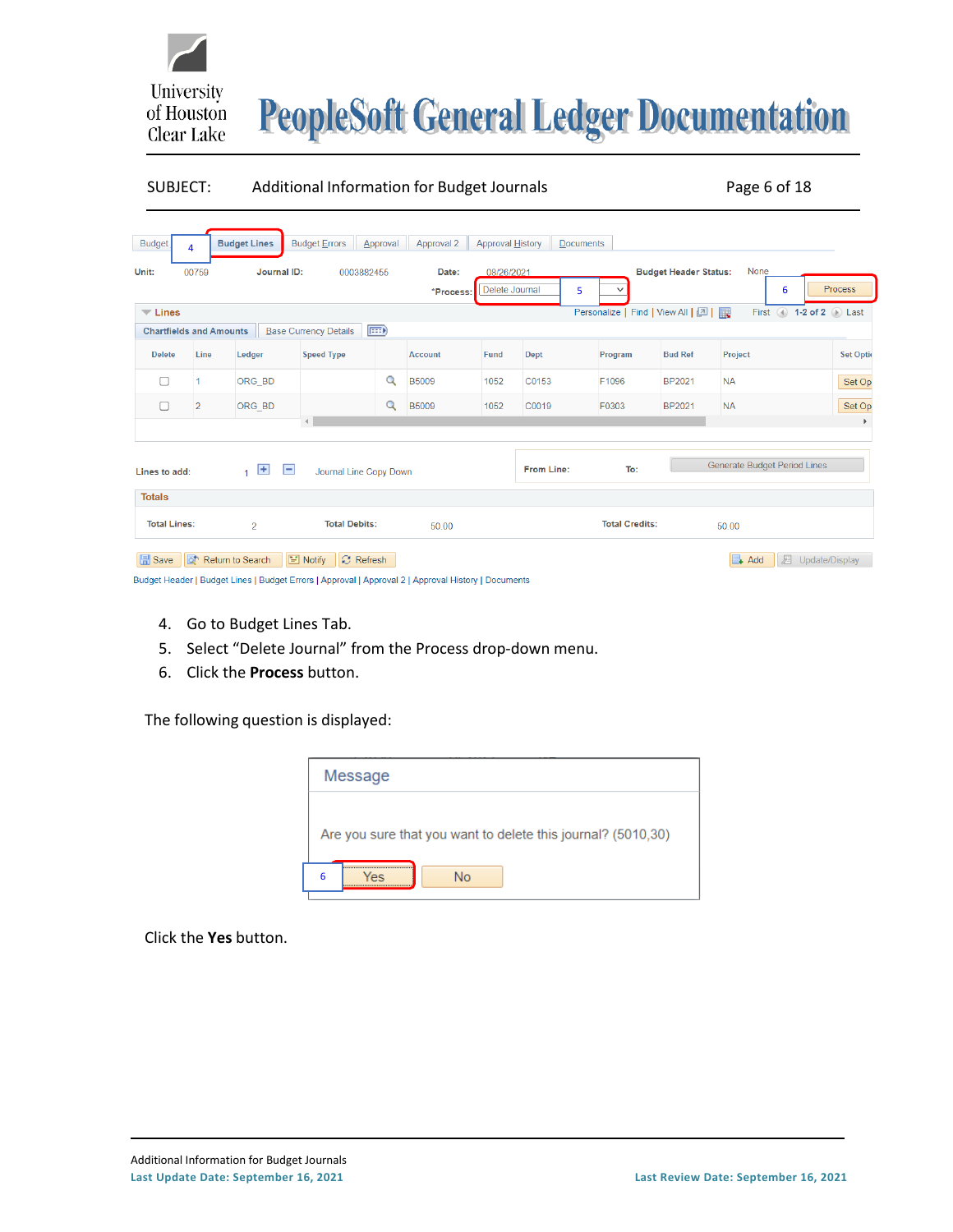

# SUBJECT: Additional Information for Budget Journals Page 7 of 18

#### **HOW TO LOOK UP AND PRINT A BUDGET JOURNAL**

<span id="page-6-0"></span>To look up and print a budget journal, navigate as follows:

COMMITMENT CONTROL – MAINTAIN BUDGETS – BUDGET JOURNALS – ENTER BUDGETJOURNALS

| Favorites $\blacktriangledown$ |       | Main Menu $\blacktriangledown$ | > Commitment Control $\blacktriangledown$ > Budget Journals $\blacktriangledown$ > Enter Budget Journals |
|--------------------------------|-------|--------------------------------|----------------------------------------------------------------------------------------------------------|
| <b>UHSFINANCE</b>              |       |                                |                                                                                                          |
|                                |       |                                |                                                                                                          |
| <b>Enter Budget Journals</b>   |       |                                |                                                                                                          |
|                                |       |                                | Enter any information you have and click Search. Leave fields blank for a list of all values.            |
| <b>Find an Existing Value</b>  |       |                                | Add a New Value                                                                                          |
| $\mathbf{1}$                   |       |                                |                                                                                                          |
| Search Criteria                |       |                                |                                                                                                          |
| <b>Business Unit:</b>          |       | $=$ $\vee$                     | 00759                                                                                                    |
| Journal ID:                    |       | begins with $\sim$             | 0003882454                                                                                               |
| Journal Date:                  |       | Ξ<br>v                         | П                                                                                                        |
| <b>UnPost Sequence:</b>        |       | v<br>Ξ                         | $\overline{2}$                                                                                           |
| Budget Header Status: =        |       | $\checkmark$                   | $\checkmark$                                                                                             |
| Description:                   |       | begins with $\sim$             |                                                                                                          |
| User ID:                       |       | begins with $\sim$             | 8006680                                                                                                  |
| <b>Case Sensitive</b>          |       |                                |                                                                                                          |
|                                |       |                                |                                                                                                          |
| Search                         | Clear |                                | Basic Search <b>&amp;</b> Save Search Criteria                                                           |
| 3                              |       |                                |                                                                                                          |
|                                |       |                                |                                                                                                          |

Find an Existing Value | Add a New Value

- 1. Go to Find an Existing Value Tab.
- 2. Enter the "*00759*" for the business unit and any other information available such as:
	- Budget Journal ID
	- Budget Journal Date
	- Document Number from the Departmental Log in the Description field
	- The User ID of the Creator
- 3. Click the **Search** button.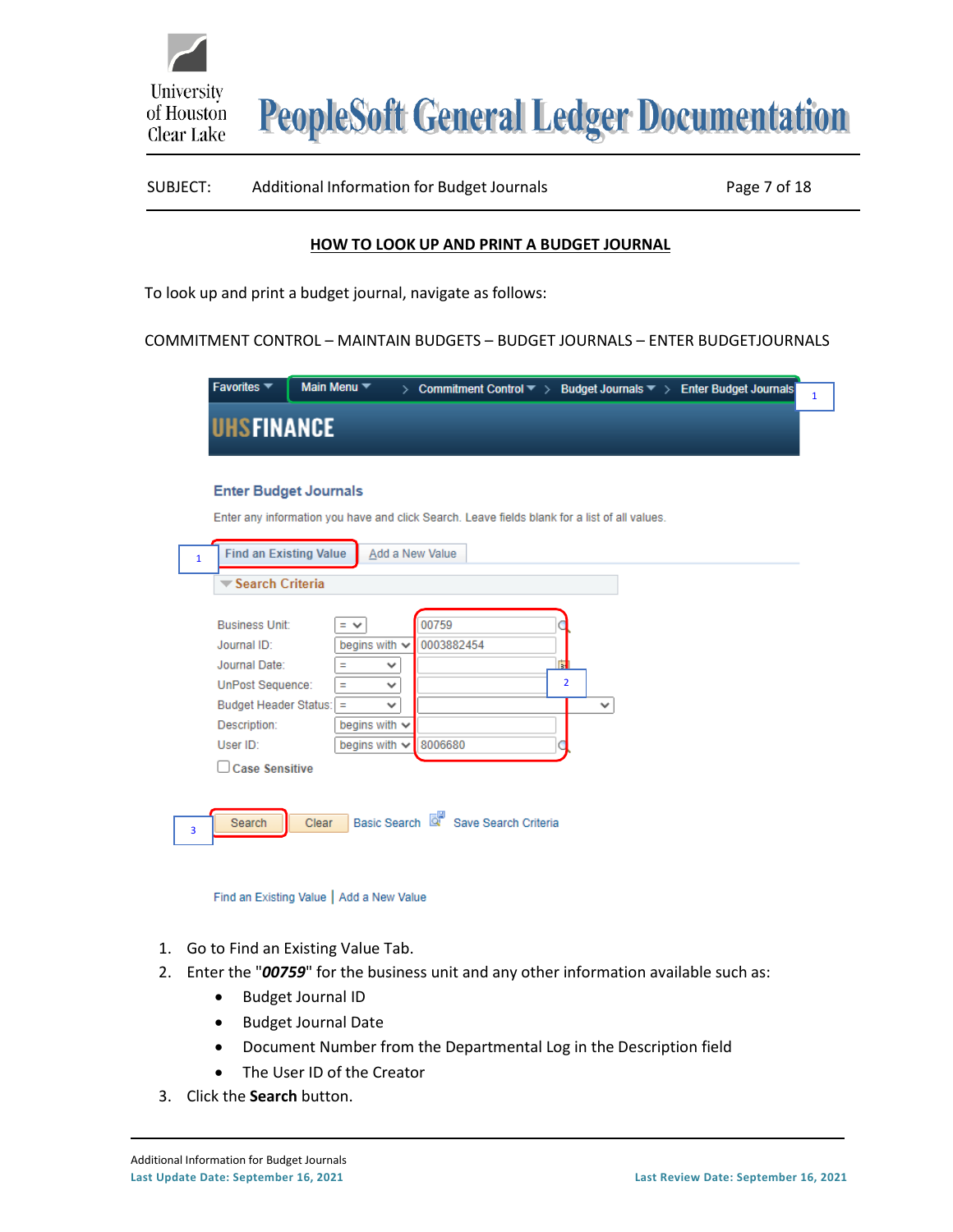

#### SUBJECT: Additional Information for Budget Journals Page 8 of 18

| <b>Budget Header</b>            | <b>Budget Lines</b>                                                      | <b>Budget Errors</b>   | Approval                    | Approval 2                                | Approval History        | <b>Documents</b>                        | 4 |
|---------------------------------|--------------------------------------------------------------------------|------------------------|-----------------------------|-------------------------------------------|-------------------------|-----------------------------------------|---|
| Unit: 00759                     |                                                                          | Journal ID: 0003882454 | Date: 08/26/2021            |                                           |                         |                                         |   |
| <b>Budget Header Status: N</b>  |                                                                          |                        |                             |                                           |                         |                                         |   |
|                                 | <b>Print Journal Entry Details</b><br><b>Budget Jrnl Document Images</b> | 5                      | Include Approval History    |                                           |                         |                                         |   |
|                                 |                                                                          |                        |                             |                                           |                         | <b>Add New Document</b>                 |   |
|                                 |                                                                          |                        |                             | Display Active Documents Only             |                         |                                         |   |
|                                 |                                                                          |                        |                             |                                           | Find   View All         | First $\bigcirc$ 1 of 1 $\bigcirc$ Last |   |
|                                 |                                                                          |                        |                             | Secured Document                          |                         | <b>Details</b>                          |   |
|                                 |                                                                          |                        | Document Status   Active    | $\checkmark$                              | <b>Document Seg Nbr</b> | 1                                       |   |
|                                 |                                                                          |                        | Created By 8006680          |                                           |                         | Scardino, Maria Cecilia Entico          |   |
|                                 |                                                                          |                        |                             | Created Date/Time 08/26/21 12:36:45PM     |                         |                                         |   |
|                                 |                                                                          |                        | Last Update User ID 8006680 |                                           |                         | Scardino, Maria Cecilia Entico          |   |
|                                 |                                                                          |                        |                             | Last Update Date/Time 08/26/21 12:36:45PM |                         |                                         |   |
| Image Type PDF<br><b>開</b> Save | a <sup>t</sup> Return to Search                                          | $\equiv$ Notify        | $\mathcal{C}$ Refresh       |                                           |                         |                                         |   |

Budget Header | Budget Lines | Budget Errors | Approval | Approval 2 | Approval History | Documents

- 4. Go to Documents Tab.
- 5. Click the **Print Journal Entry Details** hyperlink.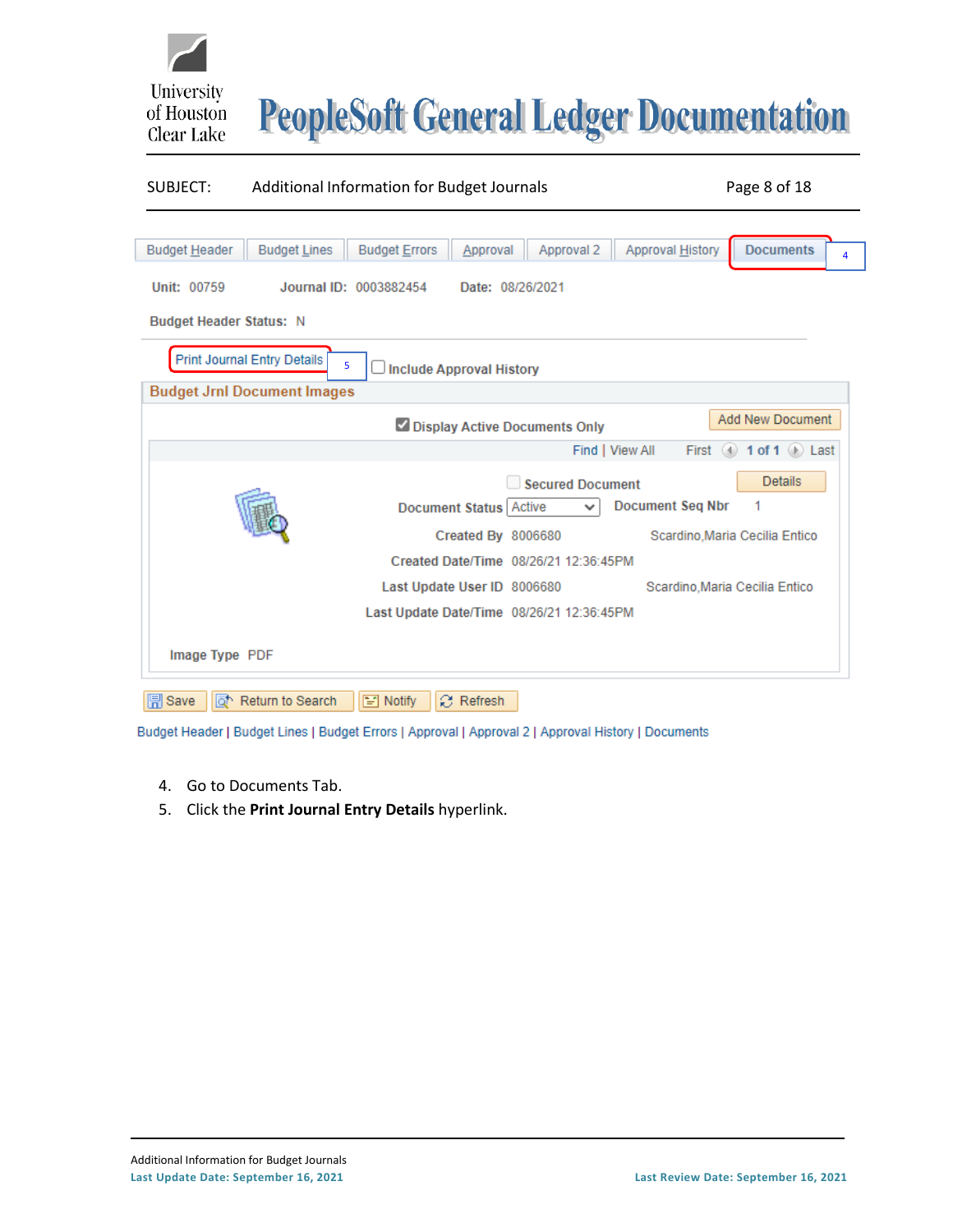

#### SUBJECT: Additional Information for Budget Journals Page 9 of 18

The budget journal opens in a new window and can be printed.

| <b>Commitment Control</b><br>$\circledast$  | Header BU:<br><b>Fiscal Year:</b><br><b>Acctg Period:</b> |                                                                             | 00759<br>2021                   |                        |                |                               | <b>BUDGET JOURNAL ENTRY DETAIL</b>              | University of Houston System |                    |                                                          |                                                                    |                                              | <b>Run Date:</b><br><b>Run Time:</b> | 08/26/2021<br>04:04:53 |                |
|---------------------------------------------|-----------------------------------------------------------|-----------------------------------------------------------------------------|---------------------------------|------------------------|----------------|-------------------------------|-------------------------------------------------|------------------------------|--------------------|----------------------------------------------------------|--------------------------------------------------------------------|----------------------------------------------|--------------------------------------|------------------------|----------------|
| Journal ID:<br>Date:<br><b>Description:</b> |                                                           | 0003882454<br>08/26/2021<br>C0078B021 TRANSFER BUDGET BETWEEN COST CENTERS. |                                 |                        |                |                               | <b>Budget Entry Type:</b><br>Edit / Hdr Status: |                              | Adjustment<br>None | <b>Ledger Group:</b><br><b>Created By:</b><br>Post Date: |                                                                    | ORG<br>8006680 Scardino.Maria Cecilia Entico |                                      |                        |                |
| Line #                                      | Account<br><b>B5009</b><br><b>B5009</b>                   | Fund<br>1052<br>1052                                                        | <b>DeptId</b><br>CO153<br>C0019 | Prog<br>F1096<br>F0303 | Project<br>NA. | Bdgt Ref.<br>BP2021<br>BP2021 | <b>Stat Code</b>                                | Stat Amt.                    | Line Ref           |                                                          | Line Description<br>C0078B021 MOVE BUDGET<br>C0078B021 MOVE BUDGET |                                              |                                      |                        | Amoun<br>50.00 |

| Totals for Journal: 0003882454                                  | <b>Total Lines: 2</b> | Total Debits: 50.00      | Total Credits: 50.00     |
|-----------------------------------------------------------------|-----------------------|--------------------------|--------------------------|
| <b>Signatures</b>                                               |                       | Date                     |                          |
|                                                                 |                       |                          |                          |
| Approval:<br>Created By: 8006680 Scardino, Maria Cecilia Entico |                       | Date Printed: 08/26/2021 | Journal, Dt.: 08/26/2021 |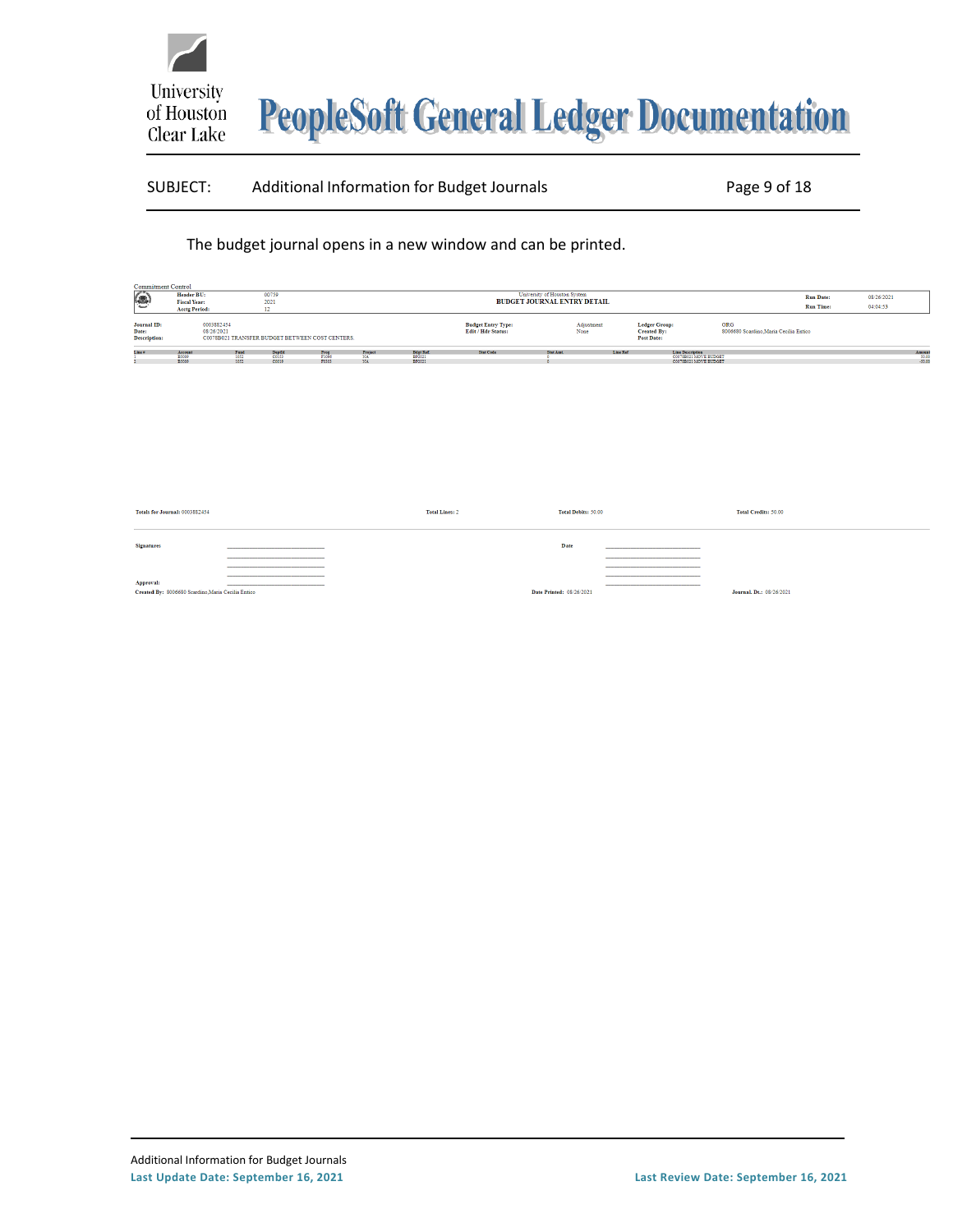# SUBJECT: Additional Information for Budget Journals Page 10 of 18

#### **HOW TO USE THE NOTIFY BUTTON**

<span id="page-9-0"></span>The Notify button is used to send an email and link to the budget journal to another user that hasaccess to PeopleSoft Financials. The Notify button is located at the bottom of the budget journal pages.



1. Click the **Notify** button located at the bottom of the budget journal pages.

The Send Notification page is displayed.

#### **Send Notification**

University

of Houston Clear Lake

|                                                                |        |                                 |  | Type names or email addresses in the To, CC, or BCC fields, using a semi-colon as a separator. |                | Click LOOKUP RECIPIENT to search for a name. Click DELIVERY OPTIONS to view or change the method of the send.         |  |
|----------------------------------------------------------------|--------|---------------------------------|--|------------------------------------------------------------------------------------------------|----------------|-----------------------------------------------------------------------------------------------------------------------|--|
| <b>Notification Details</b>                                    |        |                                 |  |                                                                                                |                | Lookup Recipient<br>$\overline{2}$                                                                                    |  |
| To:                                                            |        |                                 |  |                                                                                                | $\overline{2}$ | <b>Delivery Options</b>                                                                                               |  |
| CC:                                                            |        |                                 |  |                                                                                                |                | <b>RichText</b>                                                                                                       |  |
| BCC:                                                           |        |                                 |  |                                                                                                |                |                                                                                                                       |  |
| Priority:                                                      |        | $\checkmark$                    |  |                                                                                                |                |                                                                                                                       |  |
|                                                                |        | Subject: < Enter Subject here>  |  |                                                                                                | ¥              |                                                                                                                       |  |
|                                                                |        | Template: Workflow Notification |  |                                                                                                |                |                                                                                                                       |  |
|                                                                |        | Priority: %NotificationPriority |  |                                                                                                |                |                                                                                                                       |  |
|                                                                |        | Date Sent: 2021-08-27           |  |                                                                                                |                |                                                                                                                       |  |
| Message:                                                       |        |                                 |  |                                                                                                | V              |                                                                                                                       |  |
|                                                                |        |                                 |  |                                                                                                |                |                                                                                                                       |  |
|                                                                |        |                                 |  |                                                                                                |                | Click OK to send this notification and exit this page. Click Cancel to exit this page without sending a notification. |  |
| Click Apply to send this notification and remain on this page. |        |                                 |  |                                                                                                |                |                                                                                                                       |  |
| <b>OK</b>                                                      | Cancel | Apply                           |  |                                                                                                |                |                                                                                                                       |  |

2. Click the **Lookup Recipient** hyperlink to look up for the email address or enter theemail address directly in the "To" section.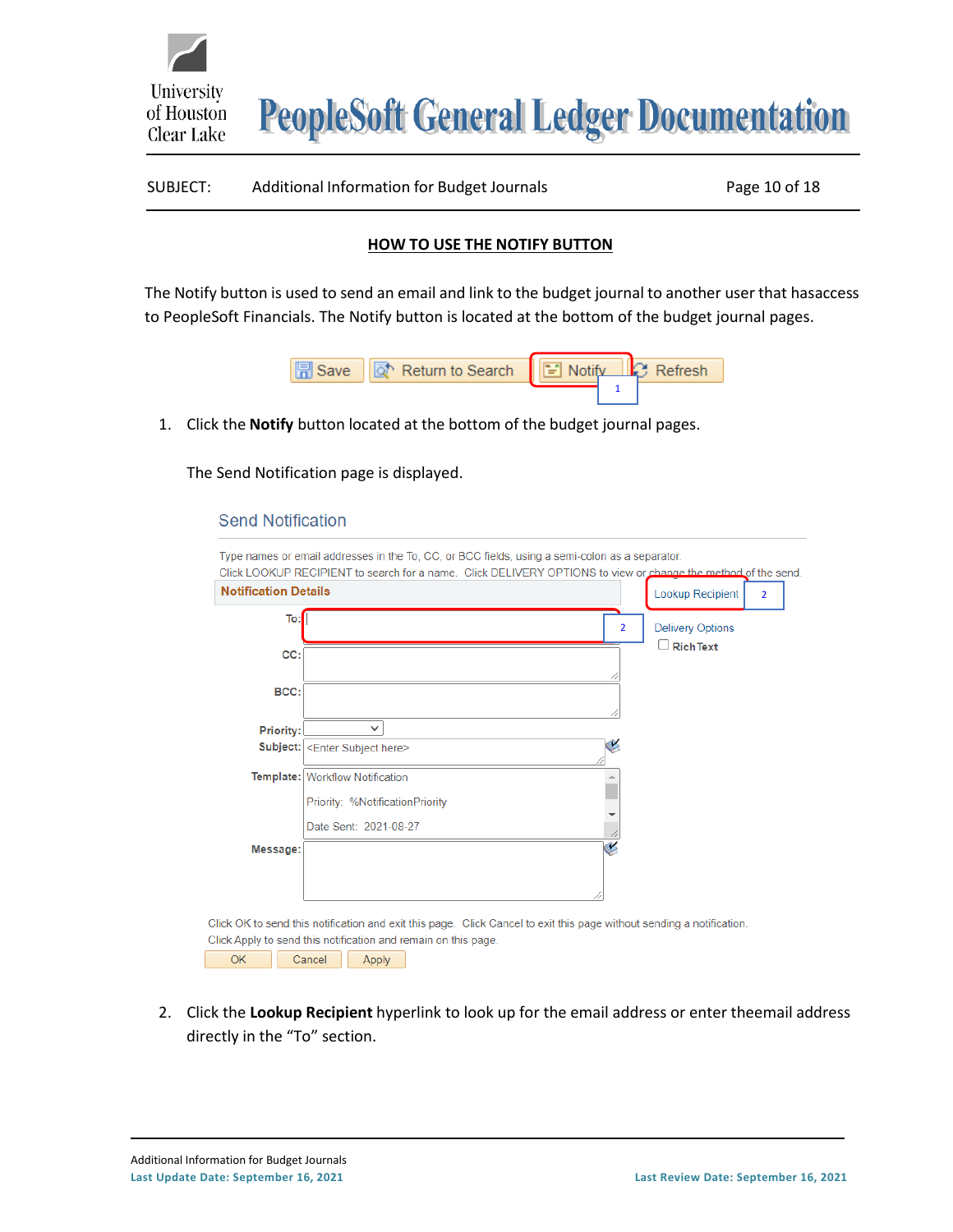

# SUBJECT: Additional Information for Budget Journals Page 11 of 18

If the **Lookup Recipient** hyperlink is clicked, the Lookup Address page is displayed.

# **Send Notification**

**Lookup Address** 

| <b>Recipient Search</b> |          |        |
|-------------------------|----------|--------|
| Name:                   | scardino | ∍<br>٠ |
|                         | Search   | 4      |

- 3. Enter the last name of the individual.
- 4. Click the **Search** button.

The list of matching names isdisplayed.

| <b>Search Results</b> |                       |              |                  |                           | First (4) 1-10 of 10 (b) Last<br>Personalize   Find   View All   2 |                                   |         |  |  |
|-----------------------|-----------------------|--------------|------------------|---------------------------|--------------------------------------------------------------------|-----------------------------------|---------|--|--|
| To<br>bcc<br>cc       |                       |              | <b>Recipient</b> | <b>Email Address</b>      | User ID                                                            |                                   |         |  |  |
|                       | L                     |              |                  | ō                         | Scardino, Tara Renee                                               | trscardino@uh.edu                 | 0355756 |  |  |
|                       | å<br>Ш                |              |                  | Scardino, Daniel Robinson |                                                                    | 0415075                           |         |  |  |
|                       | Г                     |              |                  | å                         | Scardino, Andrew Thomas                                            | atscardino@uh.edu                 | 0929445 |  |  |
|                       | Г                     | $\mathbf{1}$ |                  | å                         | Scardino, Jessica Cheyenne                                         | jessicascardino@gmail.com 1375617 |         |  |  |
|                       | П                     |              |                  | å                         | Scardino, Adam Joseph                                              | adamjscardino@gmail.com           | 1617163 |  |  |
| 5                     | ☑                     |              |                  | កំ                        | Scardino, Maria Cecilia Entico                                     | Scardino@UHCL.edu                 | 8006680 |  |  |
|                       |                       |              |                  | å                         | Scardino, Sarah Ann                                                | SCARDINOS@uhv.edu                 | 1796114 |  |  |
|                       | г                     |              |                  | å                         | ScardinoDONOTUSEsee0815552, Mary<br>Κ                              | mkscardino@gmail.com              | 1802087 |  |  |
|                       | Г                     | ш            |                  | å                         | Scardino, Dylan Casey                                              | scardinod4@gator.uhd.edu          | 1850794 |  |  |
|                       | г                     |              |                  | å                         | Scardino, Toni Danielle                                            | tdscardino@uh.edu                 | 2114455 |  |  |
| 6                     | Add to Recipient List |              |                  |                           |                                                                    |                                   |         |  |  |

- 5. Check the "To" box.
- 6. Click the **Add to Recipient List** button.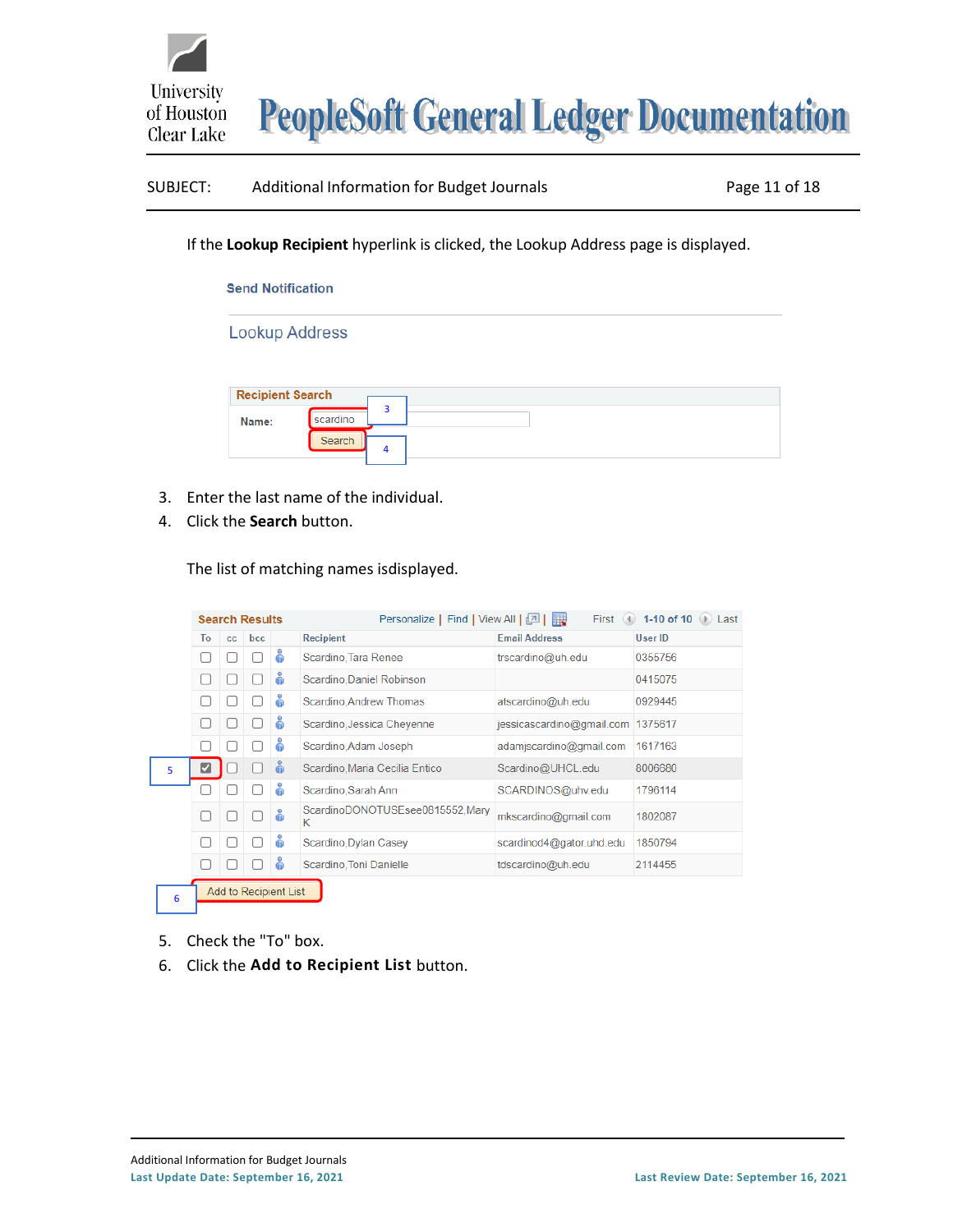

### SUBJECT: Additional Information for Budget Journals Page 12 of 18

The name is added to theRecipient List section.

| To:  | Scardino, Maria Cecilia Entico/8006680 |
|------|----------------------------------------|
| CC:  |                                        |
| BCC: |                                        |

7. Click the **OK** button.

The name has been transferred to the Send Notification page.

#### **Send Notification**

| <b>Notification Details</b> | <b>Lookup Recipient</b>                                                                                               |                                             |
|-----------------------------|-----------------------------------------------------------------------------------------------------------------------|---------------------------------------------|
|                             | To: Scardino, Maria Cecilia Entico/8006680                                                                            |                                             |
|                             |                                                                                                                       | <b>Delivery Options</b><br>$\Box$ Rich Text |
| CC:                         |                                                                                                                       |                                             |
|                             |                                                                                                                       |                                             |
| BCC:                        |                                                                                                                       |                                             |
|                             |                                                                                                                       |                                             |
| Priority:                   | $\checkmark$                                                                                                          |                                             |
|                             | Subject: Budget Journal<br>8                                                                                          |                                             |
|                             | Template: Workflow Notification                                                                                       |                                             |
|                             | Priority: %NotificationPriority                                                                                       |                                             |
|                             |                                                                                                                       |                                             |
|                             | Date Sent: 2021-08-28                                                                                                 |                                             |
|                             | ٧<br>Message: Please add supporting documentation.<br>9                                                               |                                             |
|                             |                                                                                                                       |                                             |
|                             |                                                                                                                       |                                             |
|                             | Click OK to send this notification and exit this page. Click Cancel to exit this page without sending a notification. |                                             |

- 8. Enter a **subject** appropriate for the email in the *Subject* field.
- 9. Enter the **email message** in the *Message* field.
- 10. Click the **OK** button to send the email.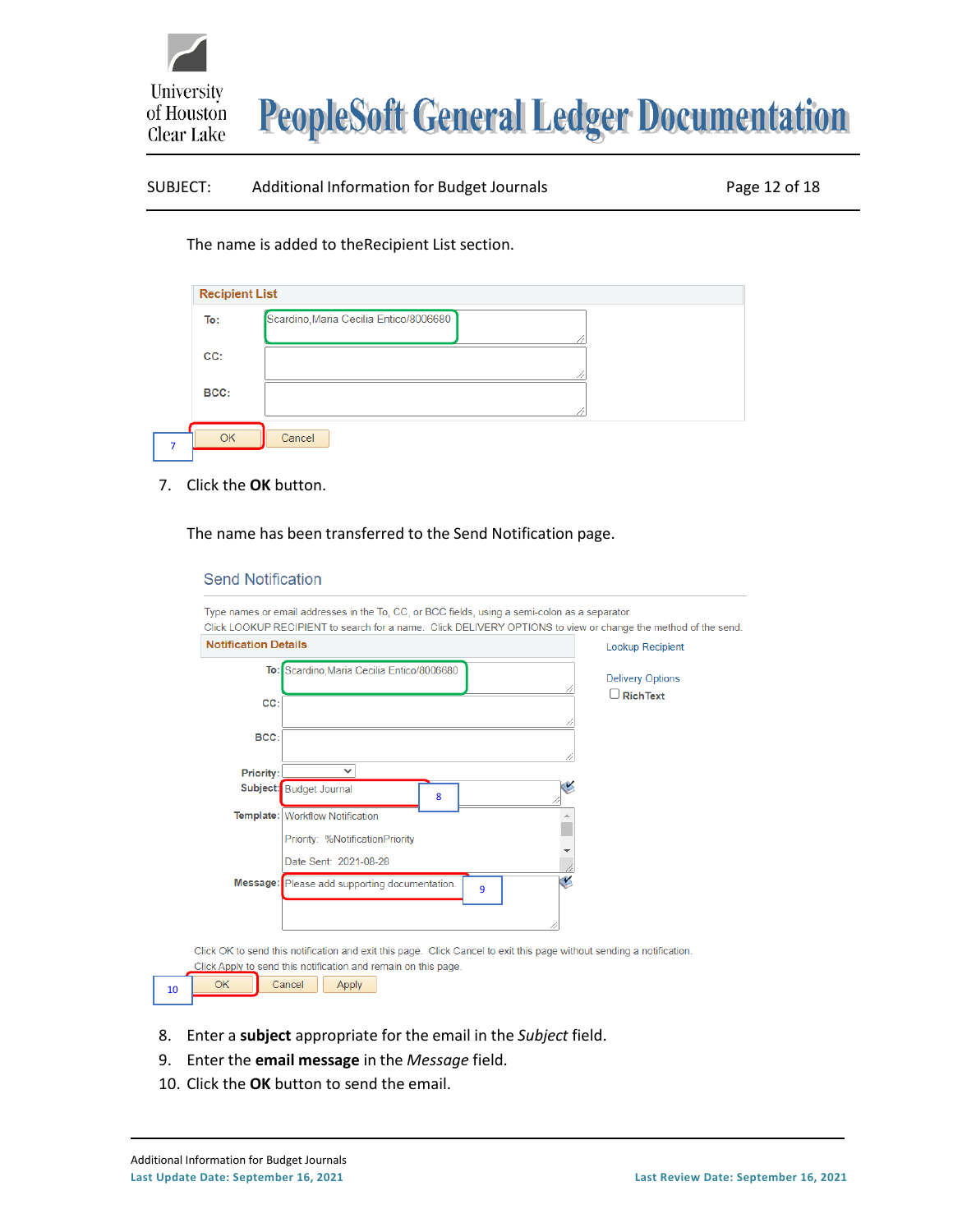



#### SUBJECT: Additional Information for Budget Journals Page 13 of 18

#### The email is sent to the recipient.

| $\mathbb{E} \left[ \left  \left  \frac{1}{2} \right  \right  \right]$ of $\left  \left  \left  \mathbb{R} \right  \right  \right]$ | <b>SUBJECT</b>                                                                                                                   |    |
|------------------------------------------------------------------------------------------------------------------------------------|----------------------------------------------------------------------------------------------------------------------------------|----|
| <b>Date: Today</b>                                                                                                                 |                                                                                                                                  |    |
| Scardino@UHCL.edu<br><b>Workflow Notification</b>                                                                                  | <b>Budget Journal</b>                                                                                                            |    |
| Scardino@UHCL.edu<br><b>Budget Journal</b><br>To Scardino, Cecille                                                                 |                                                                                                                                  | ㅅ  |
| <b>Workflow Notification</b>                                                                                                       |                                                                                                                                  |    |
| Priority:                                                                                                                          |                                                                                                                                  |    |
| Date Sent: 2021-08-28                                                                                                              |                                                                                                                                  |    |
| Sent To: Scardino, Maria Cecilia Entico/8006680                                                                                    |                                                                                                                                  |    |
| cc:                                                                                                                                |                                                                                                                                  |    |
| Please click on the link below to access this transaction:<br>Page=KK BD ENTRY1&BUSINESS UNIT=00759&JOURNAL DATE=2021-08-          | https://urldefense.com/v3/ https://dev.my.uh.edu:8139/psp/fs91tst/EMPLOYEE/ERP/c/MANAGE COMMITMENT CONTROL.KK BUDGET ENTRY.GBL?  | 11 |
|                                                                                                                                    | 26&JOURNAL ID=0003882454&UNPOST SEQ=0&Action=U ;!!BCR0FSePrR4x!XTQbnnZuGk8rYqovuQ4ZS7YRiT0pubD9d1wldY1E8hx6uf3jkvpjG45q0d 6 bs\$ |    |
| Message Text:                                                                                                                      |                                                                                                                                  |    |
| Please add supporting documentation.                                                                                               |                                                                                                                                  |    |

11. Open the email and click on the hyperlink within the email. If PeopleSoft is already up, thebudget journal will be displayed. If PeopleSoft is not already up, the sign on page will be displayed. Sign onto PeopleSoft and navigate to the Budget Journal.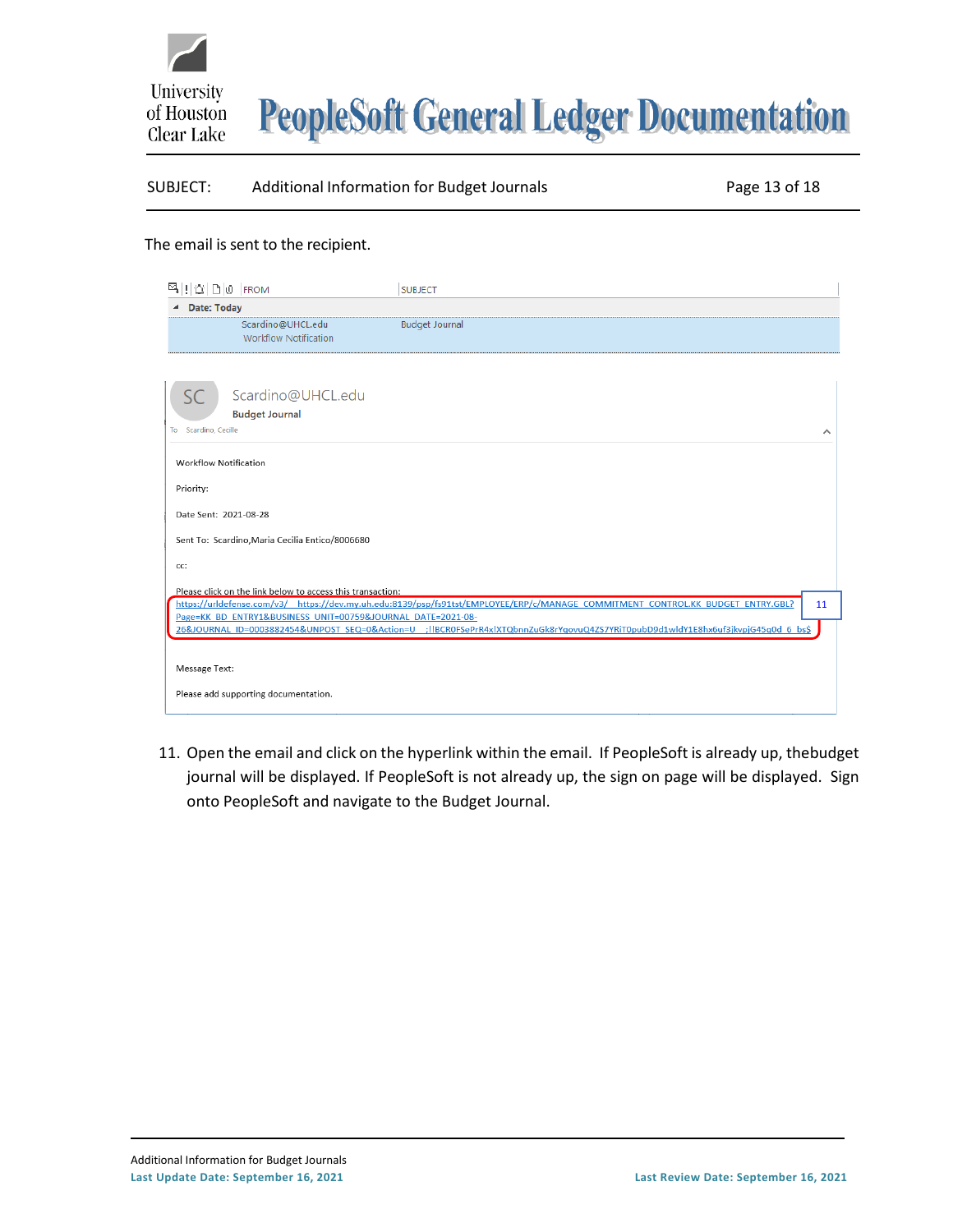# SUBJECT: Additional Information for Budget Journals Page 14 of 18

**University** 

of Houston Clear Lake

# **UNDERSTANDING BUDGET TREES AND BUDGET CHECKING**

<span id="page-13-0"></span>There are two trees used in the budget checking processing. They are the BUD\_EXPENSE and BUD REVEST trees. These trees govern the budget checking process for revenue and expense transactions. Budgets must be established by budget node and accounts roll up under the budget nodes. If a budget does not exist for a budget node and an attempt is made to process an expenditure transaction, the transaction will fail budget checking with a message "NO BUDGET EXISTS". When this occurs, a budget must be created on the node for the transaction to pass budgetchecking or the account value must be changed to one that is tied to a node that has a budget.

Revenue transactions rarely fail budget checking. PeopleSoft allows revenue to post without abudget node existing.

Budget checking for regular expenditure transactions (non-project) occur at level 3 on the BUD\_EXPENSE tree. Revenue transactions budget check at level 2. Project/Grant transactionsbudget check at whatever level has been defined for the Project/Grant ID in the Budget Key Translation Table which is defined via the Request for Cost Center Action for 9.1 Form.

# **BUD\_EXPENSE TREE**

<span id="page-13-1"></span>To access the BUD\_EXPENSE tree, navigate as follows:

MENU – TREE MANAGER – TREE VIEWER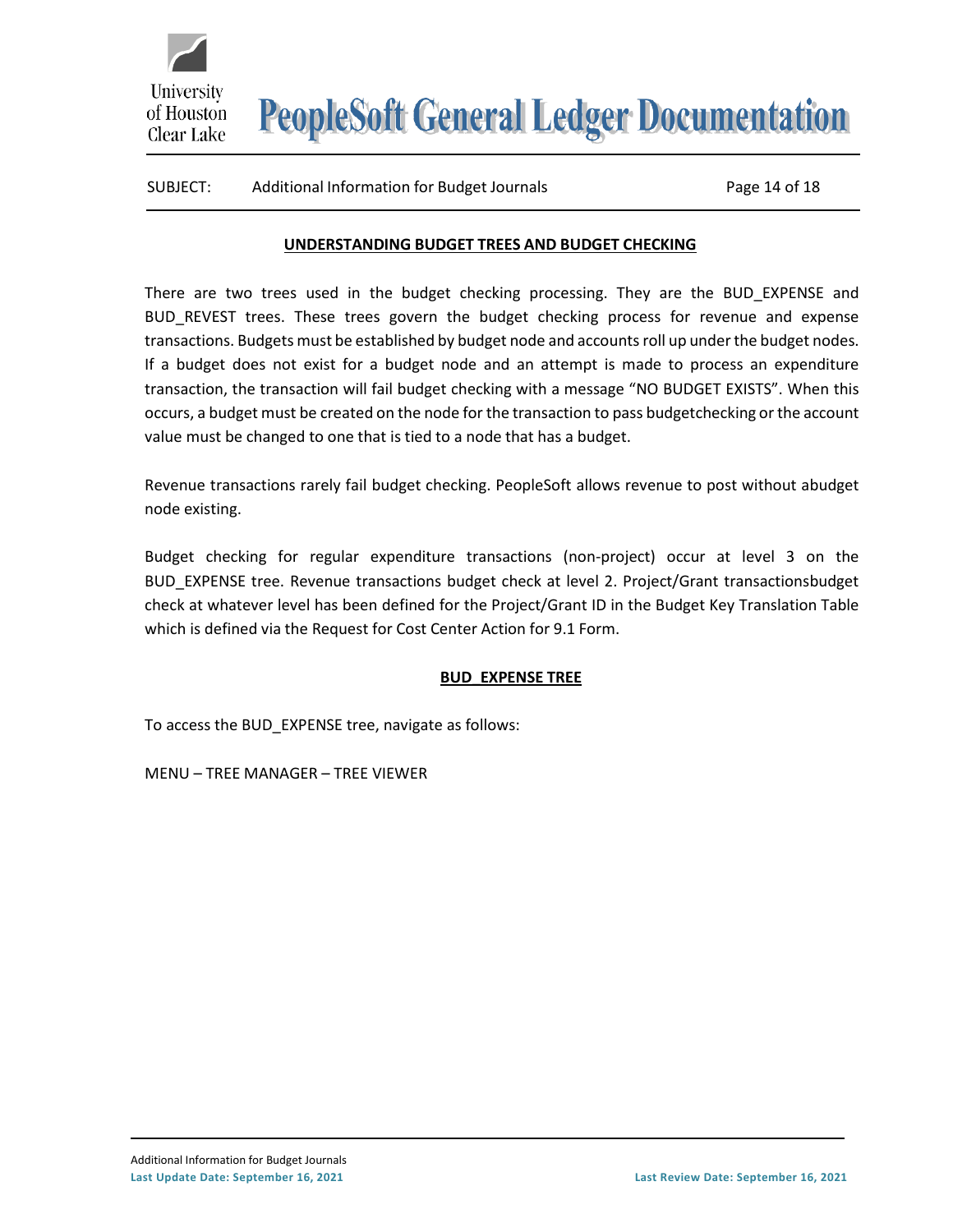

#### SUBJECT: Additional Information for Budget Journals Page 15 of 18

#### **Tree Viewer**

Enter any information you have and click Search. Leave fields blank for a list of all values.

|                | <b>Find an Existing Value</b><br><b>Search Criteria</b><br>U begins with BUD EXPENSE<br>Search by:<br><b>Tree Name</b> |           |                                                    |            |                                                 |  |  |                                                 |                            |
|----------------|------------------------------------------------------------------------------------------------------------------------|-----------|----------------------------------------------------|------------|-------------------------------------------------|--|--|-------------------------------------------------|----------------------------|
|                |                                                                                                                        |           |                                                    |            |                                                 |  |  |                                                 |                            |
|                |                                                                                                                        |           |                                                    |            |                                                 |  |  |                                                 |                            |
| $\overline{2}$ | Search<br><b>Advanced Search</b><br><b>Search Results</b>                                                              |           |                                                    |            |                                                 |  |  |                                                 |                            |
|                | <b>View All</b>                                                                                                        | First (4) |                                                    |            |                                                 |  |  | 1-11 of 11                                      | $(\triangleright)$<br>Last |
|                | <b>Tree Name</b>                                                                                                       |           | SetID Set Control Value Effective Date Description |            |                                                 |  |  | Category Valid Tree                             |                            |
| 3              | BUD EXPENSE 00797 (blank)                                                                                              |           |                                                    | 09/01/2017 | <b>Budget Rollup for Expenses DEFAULT Valid</b> |  |  |                                                 |                            |
|                | <b>BUD EXPENSE 00797 (blank)</b>                                                                                       |           |                                                    | 09/01/2016 |                                                 |  |  | <b>Budget Rollup for Expenses DEFAULT Valid</b> |                            |
|                | BUD EXPENSE 00797 (blank)                                                                                              |           |                                                    | 09/01/2013 |                                                 |  |  | <b>Budget Rollup for Expenses DEFAULT Valid</b> |                            |
|                | BUD EXPENSE 00797 (blank)                                                                                              |           |                                                    | 09/01/2010 |                                                 |  |  | <b>Budget Rollup for Expenses DEFAULT Valid</b> |                            |
|                | BUD EXPENSE 00797 (blank)                                                                                              |           |                                                    | 09/01/2009 |                                                 |  |  | <b>Budget Rollup for Expenses DEFAULT Valid</b> |                            |
|                | BUD EXPENSE 00797 (blank)                                                                                              |           |                                                    | 09/01/2007 |                                                 |  |  | <b>Budget Rollup for Expenses DEFAULT Valid</b> |                            |
|                | BUD EXPENSE 00797 (blank)                                                                                              |           |                                                    | 09/01/2006 |                                                 |  |  | <b>Budget Rollup for Expenses DEFAULT Valid</b> |                            |
|                | BUD EXPENSE 00797 (blank)                                                                                              |           |                                                    | 09/01/2005 |                                                 |  |  | Budget Rollup for Expenses DEFAULT Valid        |                            |
|                | BUD EXPENSE 00797 (blank)                                                                                              |           |                                                    | 09/01/2004 |                                                 |  |  | <b>Budget Rollup for Expenses DEFAULT Valid</b> |                            |
|                | BUD EXPENSE 00797 (blank)                                                                                              |           |                                                    | 09/01/2003 |                                                 |  |  | Budget Rollup for Expenses BUDGET Valid         |                            |
|                | BUD EXPENSE 00797 (blank)                                                                                              |           |                                                    | 08/31/1998 |                                                 |  |  | <b>Budget Rollup for Expenses BUDGET Valid</b>  |                            |

- 1. Enter "**BUD\_EXPENSE"** in the *Search* field.
- 2. Click the **Search** button.
- 3. Choose the latest effectivedated tree.

| <b>Tree Viewer</b><br><b>SetID 00797</b><br>Effective Date 09/01/2017<br>Tree Name BUD EXPENSE                                                                                                                                                                                                                                                                 | Last Audit Valid Tree<br><b>Status</b> Active<br><b>Budget Rollup for Expenses</b> |
|----------------------------------------------------------------------------------------------------------------------------------------------------------------------------------------------------------------------------------------------------------------------------------------------------------------------------------------------------------------|------------------------------------------------------------------------------------|
| <b>Display Options Print Format</b><br>Close                                                                                                                                                                                                                                                                                                                   |                                                                                    |
| <b>Expand All</b><br>Collapse All<br>$\overline{\phantom{a}}$<br><b>B5000 - TOTAL EXPENSES BUDGET</b><br><b>A</b><br><b>ED B5001 - L2 - DEFINED EXPENSES</b><br><b>ED B5002 - L2-SALARY AND WAGES</b><br><b>ED B5003 - L2-FRINGE BENEFITS</b><br><b>E B5004 - L2-MAINTENANCE AND OPERATIONS</b><br><b>ED B5062 - L2-RESEARCH RESERVE</b><br>¥<br><b>Notify</b> | First Page 6 6 of 313 Last Page                                                    |

4. Click **Expand All** to expand the tree.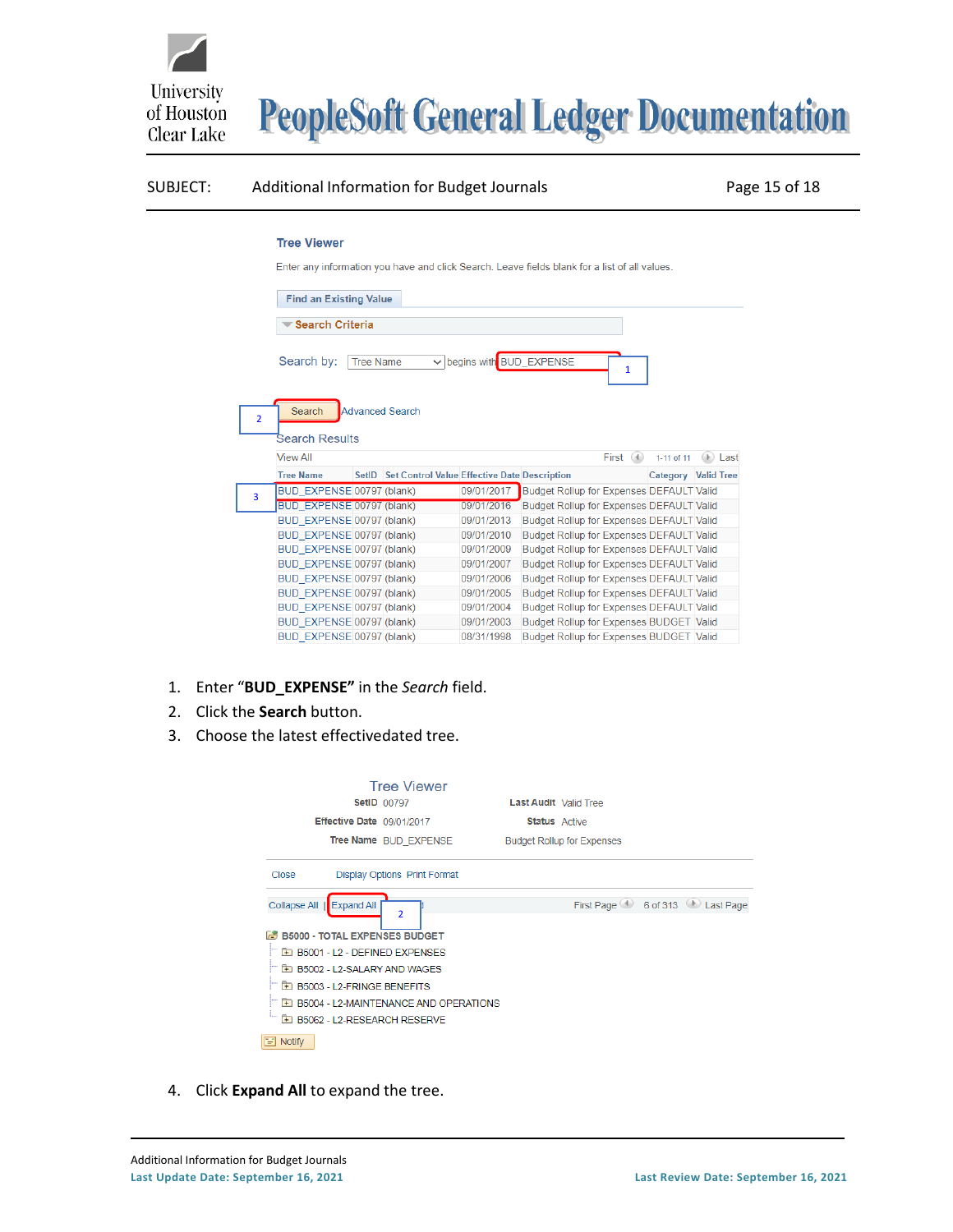

5. To print the tree, click the **Print Format** hyperlink.

All cost centers that have "NA" for a Project ID, budget check expenditure transactions at level 3. This is the budget node where PeopleSoft will expect to see a budget set up. If a budget is not set up on this node, the transaction will receive a budget error of "no budget exists". To fix this error, either establish a budget that equals or exceeds the expenditure on the budget node OR change theaccount on the transaction to a different account that rolls up to a budget node where a budget hasbeen established.

All cost centers that have a value OTHER THAN "NA" can be defined to budget check at a differentlevel. If no definition is made, the default level to budget check at is level 4. The reason for this is many granting agencies require a finer level of reporting. Allowing budget checking at a different level helps with this requirement.

University

of Houston Clear Lake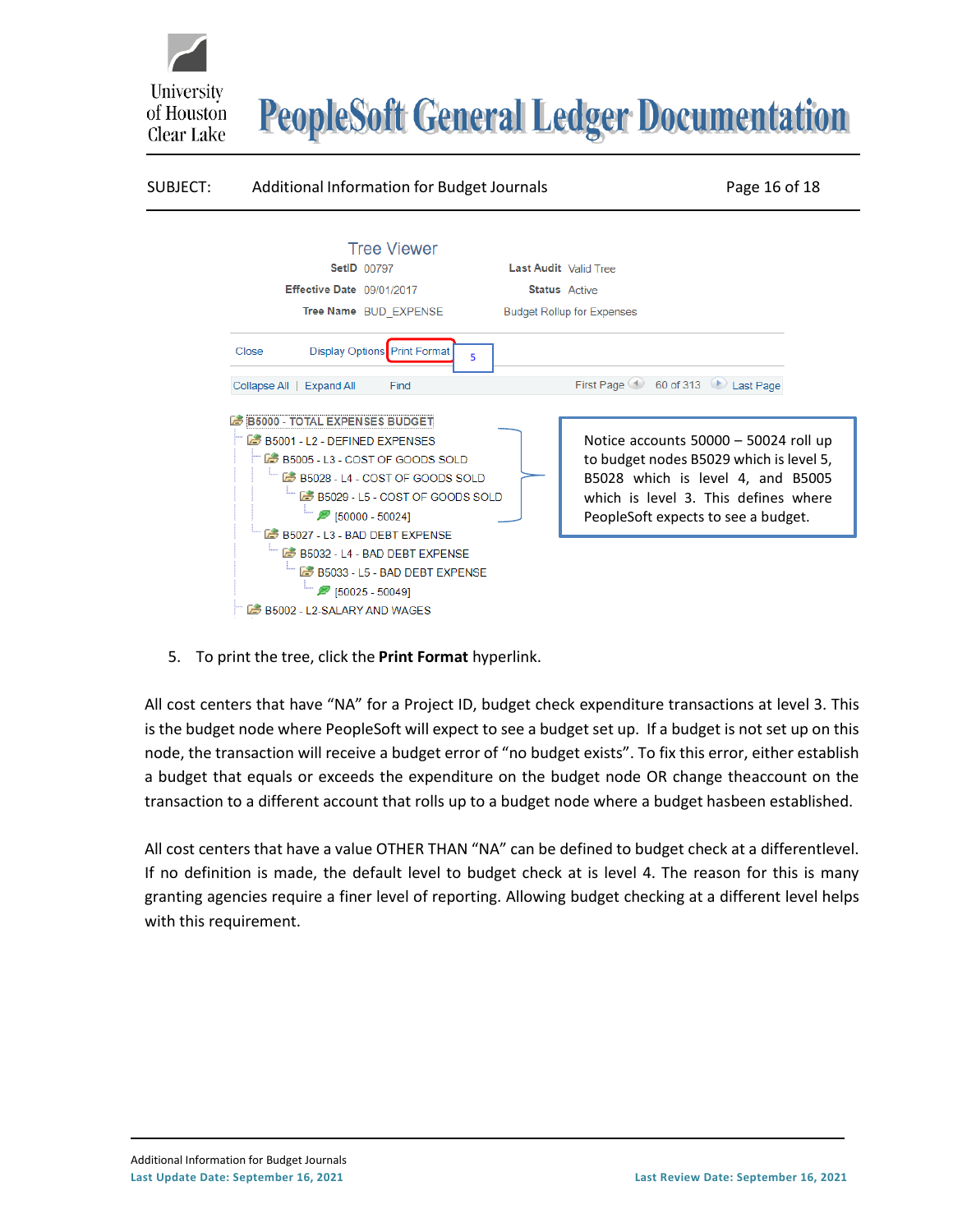University **PeopleSoft General Ledger Documentation** of Houston Clear Lake

#### SUBJECT: Additional Information for Budget Journals Page 17 of 18

#### **HOW TO DEFINE THE BUDGET CHECKING LEVEL**

<span id="page-16-0"></span>To define a different budget checking level for a project/grant cost center, enter the level on theRequest for Cost Center Action for 9.1 Form using the Budget Key field.

| <b>Complete for Project Cost Center</b> |                                      |                             |  |  |  |  |  |  |
|-----------------------------------------|--------------------------------------|-----------------------------|--|--|--|--|--|--|
|                                         | (Required for Modify and Inactivate) | (Required) 3                |  |  |  |  |  |  |
| <b>Project ID:</b>                      |                                      | <b>Project Description:</b> |  |  |  |  |  |  |
|                                         | (Required for Create)                | (Required for               |  |  |  |  |  |  |
| <b>Budget Key:</b>                      |                                      | <b>Overall Amount:</b>      |  |  |  |  |  |  |
|                                         | (Required for Create or Modify)      |                             |  |  |  |  |  |  |
|                                         |                                      |                             |  |  |  |  |  |  |
| <b>Project Start Date:</b>              |                                      | <b>Project End Da</b>       |  |  |  |  |  |  |

To find the budget checking level for a project/grant cost center, navigate as follows:

MAIN MENU – BUSINESS PROCESSES – GL – CUSTOM PROJECT SETUP

#### **Custom Project Setup**

Enter any information you have and click Search. Leave fields blank for a list of all values.

| <b>Find an Existing Value</b>                                                                                                         |  |
|---------------------------------------------------------------------------------------------------------------------------------------|--|
| $\blacktriangledown$ Search Criteria                                                                                                  |  |
| begins with $\vee$<br>00759<br>SetID:<br>Project: begins with $\vee$ G520106<br>$\overline{2}$<br>□ Include History □ Correct History |  |
| Basic Search & Save Search Criteria<br>Search<br>Clear<br>$\overline{3}$                                                              |  |

- 1. Enter **00759** for the SetID.
- 2. Enter the project or grant ID value.
- 3. Click the **Search** button.